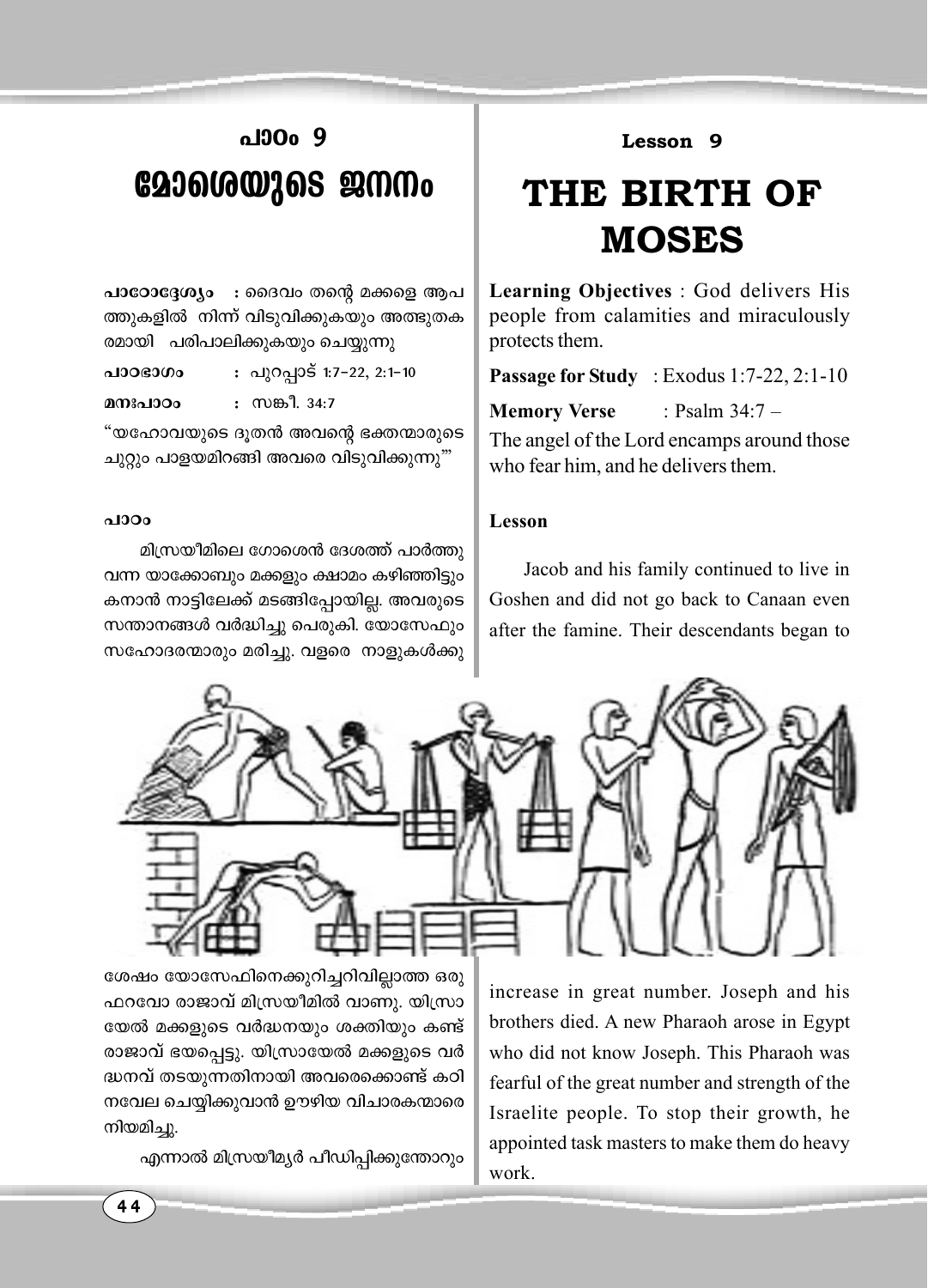യിസ്രായേൽ മക്കൾ വർദ്ധിച്ചു പെരുകിക്കൊണ്ടി രുന്നു. അതിനാൽ അവർക്കുണ്ടാകുന്ന ആൺകു ഞ്ഞുങ്ങളെ നദിയിൽ ഇട്ട് കൊല്ലുവാൻ രാജക ല്പന പുറപ്പെട്ടു. അനേക മാതാപിതാക്കൾക്ക് തങ്ങളുടെ ഓമനപ്പൈതങ്ങളെ നദിയിൽ എറിയേ ണ്ടി വന്നു. യിസ്രായേൽ മക്കൾ തങ്ങളുടെ ദൈ വത്തോട് നിലവിളിച്ചു.

അക്കാലത്ത് ലേവീഗോത്രത്തിൽപ്പെട്ട അമ്രാ മിനും ഭാര്യ യോഖേബേദിനും ദിവ്യ സുന്ദരനാ യ ഒരു ആൺകുഞ്ഞ് ജനിച്ചു. സുന്ദരനായ ഈ കുഞ്ഞിനെ നദിയിൽ ഇടുവാൻ അവർക്ക് മന സ്സില്ലായിരുന്നു. അവർ അവനെ മറ്റാരും കാണാ തെ മുന്ന് മാസം ഒളിച്ചുവളർത്തി. പിന്നീട് ഒളി ച്ചുവെയ്ക്കുവാൻ സാധിക്കാതെ വന്നപ്പോൾ ഒ രു ഞാങ്ങണപ്പെട്ടി വാങ്ങി തുണികളൊക്കെ വി രിച്ച് കുഞ്ഞിനെ കിടത്തി. പെട്ടി നദീതീരത്തു ള്ള ഞാങ്ങണയുടെ ഇടയിൽ വച്ചു. അവന് എ ന്തു സംഭവിക്കുന്നു എന്നറിയാൻ അവന്റെ പെ ങ്ങൾ ദൂരത്തു നിന്ന് നോക്കിക്കൊണ്ടിരുന്നു.

ഈ സമയത്ത് ഫറവോന്റെ പുത്രി തോഴി മാരുമായി നദിയിൽ കുളിക്കുവാൻ വന്നു. അവർ ആ പെട്ടി കണ്ടു. അത് എടുത്തുകൊണ്ടു

The more the Egyptians oppressed the Israelites, the more they grew in number. So the Pharaoh passed an edict requiring that all male children born to Israelites should be thrown in the Nile. Many parents lost their young sons to the Nile. The people began to cry out to God.

During those days, Amram and Jochebed from the tribe of Levi got a son. They did not have the heart to throw the baby into the Nile. They hid him for three months. When they could hide him

no longer, they made a papyrus basket and put some clothes in it and placed little Moses in it. They put the basket between the reeds on the banks of the Nile. His sister Miriam stood afar watching what would happen to him.

At this time, the daughter of Pharaoh came

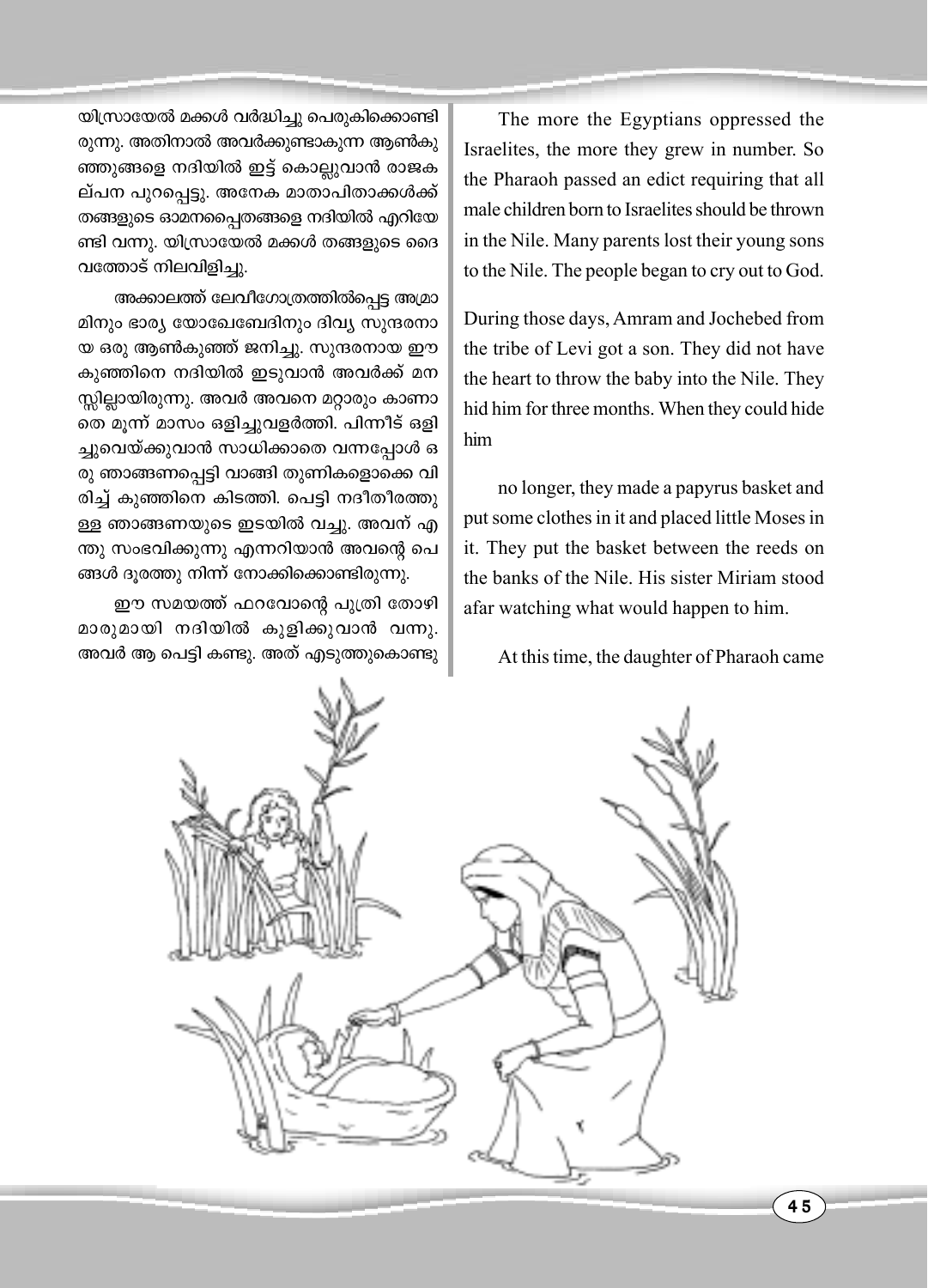വരുവാൻ തോഴിയെ അയച്ചു. അവൾ തുറന്നു നോക്കിയപ്പോൾ ദിവ്യസുന്ദരനായ ആ ശിശുവി നെ കണ്ടു, അതിനോട് അതിയായ സ്നേഹം, തോന്നി, അതിനെ വളർത്തുവാൻ തീരുമാനിച്ചു.

with her maids to the river to bath. She saw the basket and ordered that it be brought to her. She opened it and was surprised to find a



ഇതെല്ലാം ദുരത്തു നിന്ന് നോക്കിക്കൊണ്ടിരുന്ന കുഞ്ഞിന്റെ സഹോദരി രാജകുമാരിയുടെ അടു ക്കൽ വന്നു.

ഈ കുഞ്ഞിനെ പാൽ കൊടുത്തു വളർ ത്തുന്നതിന് ഒരു എബ്രായ സ്ത്രീയെ വിളിച്ചുകൊ ണ്ടുവരട്ടെ

ശരി, പോയി കൊ ണ്ടുവാ

അവൾ സന്തോഷ ത്തോടെ അമ്മയുടെ അടു ക്കലേക്ക് ഓടി. സംഭവിച്ച തെല്ലാം പറഞ്ഞു. അമ്മ യുടെ സന്തോഷത്തിന് അ തിരില്ലായിരുന്നു. അവർ ദൈവത്തെ പാടി സ്തു തിച്ചുകൊണ്ട് രാജകുമാരി യുടെ അടുക്കൽ ഓടി എത്തി.



beautiful child in it. She decided to rear the child. Miriam, who was watching, approached the princess.

> "Should I fetch a Hebrew woman to nurse this baby?" She asked.

> > "Yes, go" she answered.

Miriam ran to tell her mother all what happened. Jochebed's joy knew no bounds. She left to meet the princess praising and worshipping God.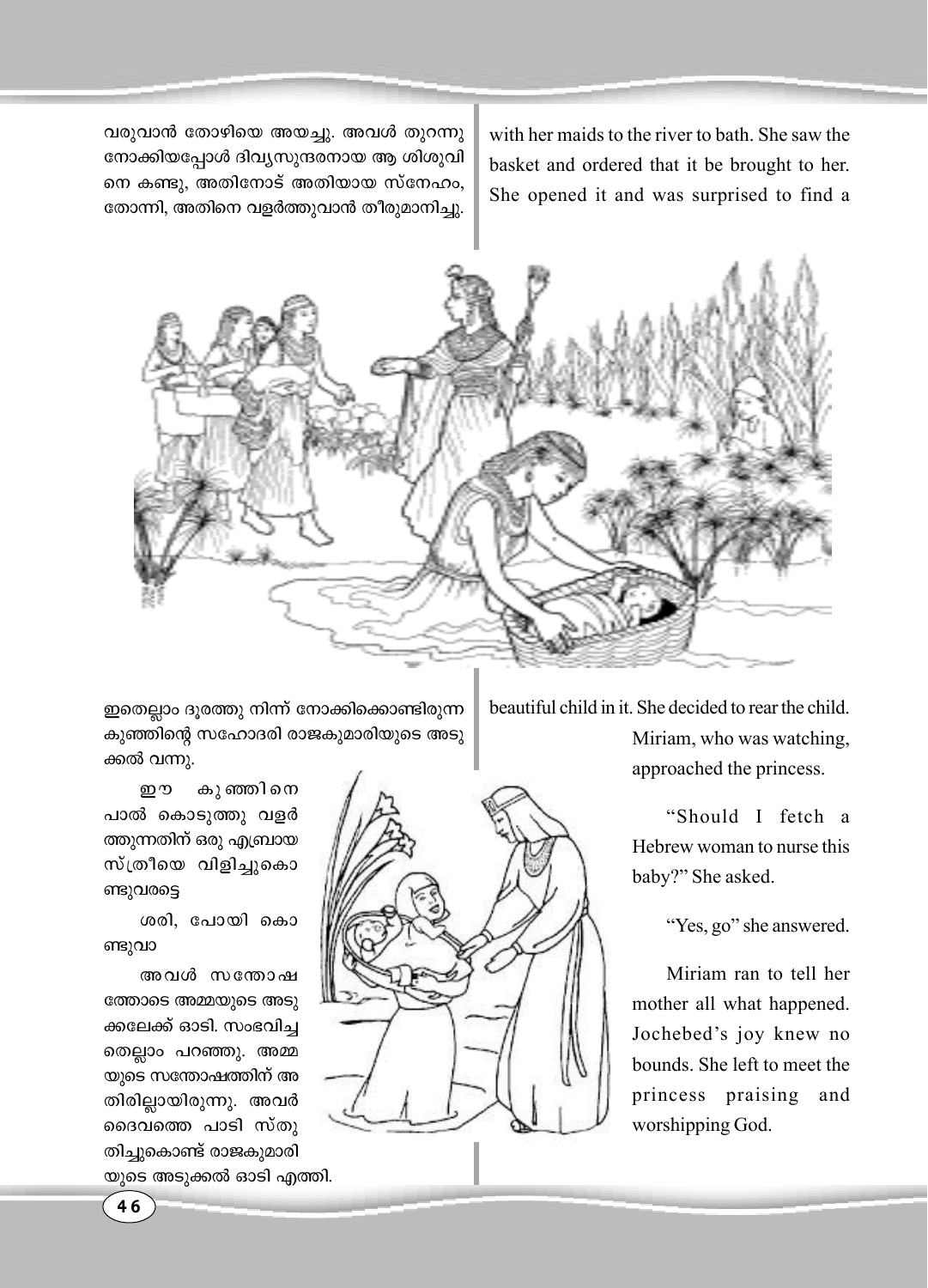നീ ഈ പൈതലിനെ കൊണ്ടുപോയി പാൽ കൊടുത്ത് വളർത്തേണം. ഞാൻ നിനക്ക് ശമ്പളം തരാം.

# Take this baby and nurse him for me. I will pay you.

അവൾ സന്തോഷത്തോടെ പൈതലിനെ എടുത്തുകൊണ്ടുപോയി വളർത്തി. പൈതൽ വളർന്ന ശേഷം അമ്മ അവനെ കൊണ്ടുപോയി രാജകുമാരിയെ ഏല്പിച്ചു. ഞാൻ അവനെ വെളളത്തിൽ നിന്ന് വലിച്ചെടുത്തു എന്ന് പറഞ്ഞു അവൾ അവന് 'മോശെ' എന്നു പേരിട്ടു. അവൻ രാജകുമാരനെപ്പോലെ കൊട്ടാരത്തിൽ വളർന്നു.

She took the child and nursed him with joy. After the boy grew up, his mother took him back to the princess. She gave him the name Moses, saying I drew him out of the water. Moses was brought up as a prince in the palace.



1. മോശെയുടെ മാതാപിതാക്കൾ ആരെല്ലാ?

- 2. മോഗെ എന്ന വാക്കിന്റെ അർത്ഥം?
- $\mathbf{1}$ . Who were Moses' parents?
- $\overline{2}$ . What is the meaning of Moses?